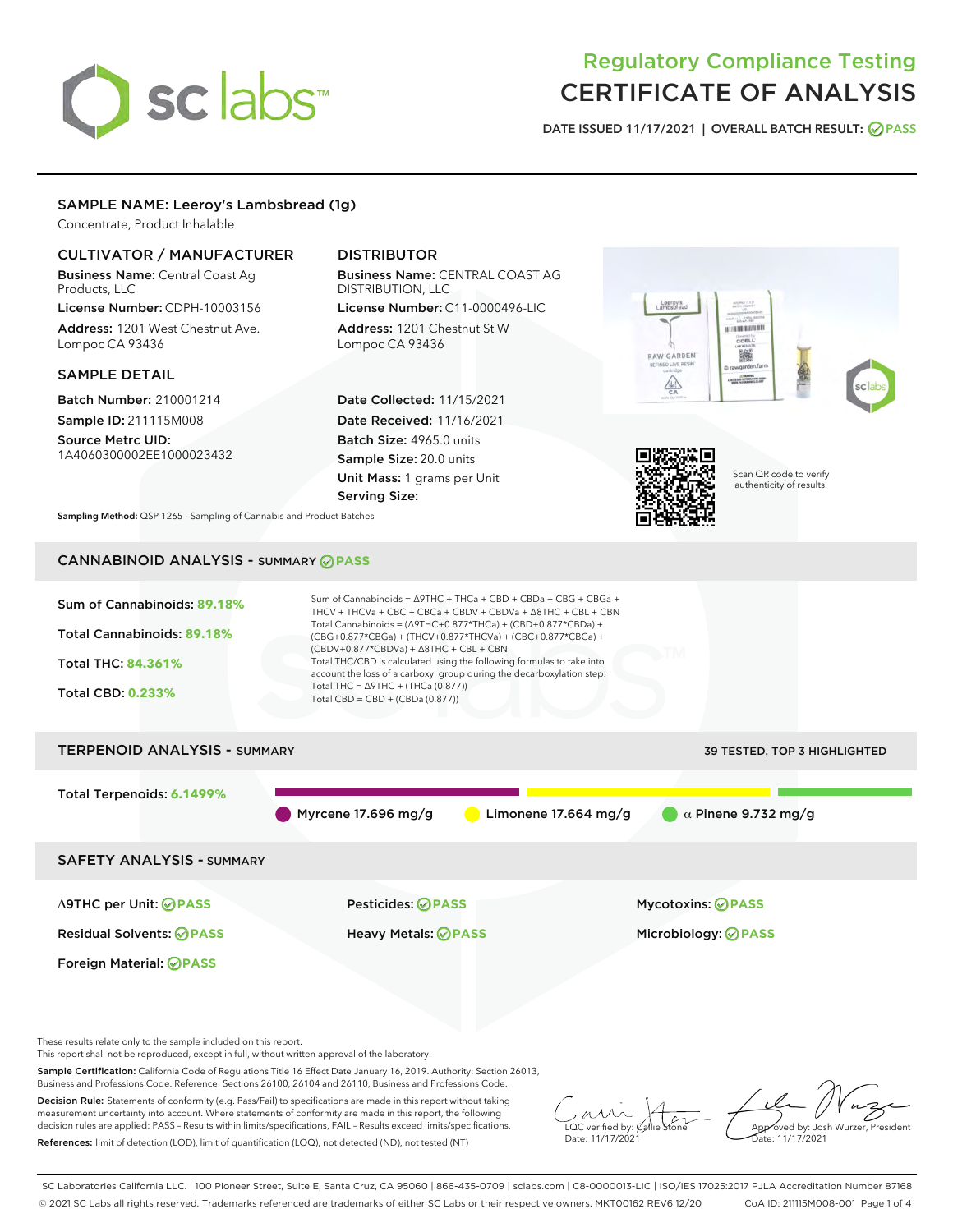

Terpene analysis utilizing gas chromatography-flame ionization detection (GC-



LEEROY'S LAMBSBREAD (1G) | DATE ISSUED 11/17/2021 | OVERALL BATCH RESULT: 2 PASS

TERPENOID TEST RESULTS - 11/17/2021

FID). **Method:** QSP 1192 - Analysis of Terpenoids by GC-FID

## CANNABINOID TEST RESULTS - 11/16/2021 2 PASS

Tested by high-performance liquid chromatography with diode-array detection (HPLC-DAD). **Method:** QSP 1157 - Analysis of Cannabinoids by HPLC-DAD

#### TOTAL CANNABINOIDS: **89.18%**

Total Cannabinoids (Total THC) + (Total CBD) + (Total CBG) + (Total THCV) + (Total CBC) + (Total CBDV) + ∆8THC + CBL + CBN

TOTAL THC: **84.361%** Total THC (∆9THC+0.877\*THCa)

TOTAL CBD: **0.233%**

Total CBD (CBD+0.877\*CBDa)

TOTAL CBG: 3.761% Total CBG (CBG+0.877\*CBGa)

TOTAL THCV: 0.56% Total THCV (THCV+0.877\*THCVa)

TOTAL CBC: ND Total CBC (CBC+0.877\*CBCa)

TOTAL CBDV: ND Total CBDV (CBDV+0.877\*CBDVa)

| <b>COMPOUND</b>            | LOD/LOQ<br>(mg/g) | <b>MEASUREMENT</b><br><b>UNCERTAINTY</b><br>(mg/g) | <b>RESULT</b><br>(mg/g) | <b>RESULT</b><br>(%) |
|----------------------------|-------------------|----------------------------------------------------|-------------------------|----------------------|
| <b>A9THC</b>               | 0.06 / 0.26       | ±29.020                                            | 843.61                  | 84.361               |
| <b>CBG</b>                 | 0.06/0.19         | ±1.482                                             | 37.61                   | 3.761                |
| <b>THCV</b>                | 0.1 / 0.2         | ±0.28                                              | 5.6                     | 0.56                 |
| <b>CBN</b>                 | 0.1 / 0.3         | ±0.18                                              | 2.7                     | 0.27                 |
| <b>CBD</b>                 | 0.07/0.29         | ±0.108                                             | 2.33                    | 0.233                |
| $\triangle$ 8THC           | 0.1 / 0.4         | N/A                                                | <b>ND</b>               | <b>ND</b>            |
| <b>THCa</b>                | 0.05/0.14         | N/A                                                | <b>ND</b>               | <b>ND</b>            |
| <b>THCVa</b>               | 0.07/0.20         | N/A                                                | <b>ND</b>               | <b>ND</b>            |
| <b>CBDa</b>                | 0.02/0.19         | N/A                                                | <b>ND</b>               | <b>ND</b>            |
| <b>CBDV</b>                | 0.04/0.15         | N/A                                                | <b>ND</b>               | <b>ND</b>            |
| <b>CBDVa</b>               | 0.03/0.53         | N/A                                                | <b>ND</b>               | <b>ND</b>            |
| <b>CBGa</b>                | 0.1/0.2           | N/A                                                | <b>ND</b>               | <b>ND</b>            |
| <b>CBL</b>                 | 0.06 / 0.24       | N/A                                                | <b>ND</b>               | <b>ND</b>            |
| <b>CBC</b>                 | 0.2 / 0.5         | N/A                                                | <b>ND</b>               | <b>ND</b>            |
| <b>CBCa</b>                | 0.07 / 0.28       | N/A                                                | <b>ND</b>               | <b>ND</b>            |
| <b>SUM OF CANNABINOIDS</b> |                   |                                                    | 891.8 mg/g              | 89.18%               |

#### **UNIT MASS: 1 grams per Unit**

| ∆9THC per Unit                         | 1120 per-package limit | 843.61 mg/unit | <b>PASS</b> |
|----------------------------------------|------------------------|----------------|-------------|
| <b>Total THC per Unit</b>              |                        | 843.61 mg/unit |             |
| <b>CBD per Unit</b>                    |                        | $2.33$ mg/unit |             |
| <b>Total CBD per Unit</b>              |                        | $2.33$ mg/unit |             |
| <b>Sum of Cannabinoids</b><br>per Unit |                        | 891.8 mg/unit  |             |
| <b>Total Cannabinoids</b><br>per Unit  |                        | 891.8 mg/unit  |             |

| <b>COMPOUND</b>         | LOD/LOQ<br>(mg/g) | <b>MEASUREMENT</b><br><b>UNCERTAINTY</b><br>(mg/g) | <b>RESULT</b><br>(mg/g)                         | <b>RESULT</b><br>(%) |
|-------------------------|-------------------|----------------------------------------------------|-------------------------------------------------|----------------------|
| Myrcene                 | 0.008 / 0.025     | ±0.2283                                            | 17.696                                          | 1.7696               |
| Limonene                | 0.005 / 0.016     | ±0.2526                                            | 17.664                                          | 1.7664               |
| $\alpha$ Pinene         | 0.005 / 0.017     | ±0.0837                                            | 9.732                                           | 0.9732               |
| β Pinene                | 0.004 / 0.014     | ±0.0684                                            | 5.944                                           | 0.5944               |
| $\upbeta$ Caryophyllene | 0.004 / 0.012     | ±0.1280                                            | 3.596                                           | 0.3596               |
| Linalool                | 0.009 / 0.032     | ±0.0520                                            | 1.369                                           | 0.1369               |
| Terpinolene             | 0.008 / 0.026     | ±0.0243                                            | 1.185                                           | 0.1185               |
| Terpineol               | 0.016 / 0.055     | ±0.0592                                            | 0.964                                           | 0.0964               |
| $\alpha$ Humulene       | 0.009 / 0.029     | ±0.0271                                            | 0.843                                           | 0.0843               |
| Fenchol                 | 0.010 / 0.034     | ±0.0264                                            | 0.682                                           | 0.0682               |
| Ocimene                 | 0.011 / 0.038     | ±0.0178                                            | 0.553                                           | 0.0553               |
| Camphene                | 0.005 / 0.015     | ±0.0051                                            | 0.446                                           | 0.0446               |
| trans-β-Farnesene       | 0.008 / 0.025     | ±0.0078                                            | 0.220                                           | 0.0220               |
| Valencene               | 0.009 / 0.030     | ±0.0095                                            | 0.138                                           | 0.0138               |
| Borneol                 | 0.005 / 0.016     | ±0.0053                                            | 0.126                                           | 0.0126               |
| $\alpha$ Phellandrene   | 0.006 / 0.020     | ±0.0008                                            | 0.059                                           | 0.0059               |
| Fenchone                | 0.009 / 0.028     | ±0.0015                                            | 0.050                                           | 0.0050               |
| $\alpha$ Terpinene      | 0.005 / 0.017     | ±0.0006                                            | 0.043                                           | 0.0043               |
| <b>3 Carene</b>         | 0.005 / 0.018     | ±0.0006                                            | 0.039                                           | 0.0039               |
| Nerolidol               | 0.009 / 0.028     | ±0.0024                                            | 0.038                                           | 0.0038               |
| Guaiol                  | 0.009 / 0.030     | ±0.0018                                            | 0.038                                           | 0.0038               |
| $\gamma$ Terpinene      | 0.006 / 0.018     | ±0.0006                                            | 0.037                                           | 0.0037               |
| $\alpha$ Bisabolol      | 0.008 / 0.026     | ±0.0016                                            | 0.030                                           | 0.0030               |
| Geraniol                | 0.002 / 0.007     | ±0.0003                                            | 0.007                                           | 0.0007               |
| Sabinene Hydrate        | 0.006 / 0.022     | N/A                                                | <loq< th=""><th><loq< th=""></loq<></th></loq<> | <loq< th=""></loq<>  |
| Nerol                   | 0.003 / 0.011     | N/A                                                | <loq< th=""><th><loq< th=""></loq<></th></loq<> | <loq< th=""></loq<>  |
| Citronellol             | 0.003 / 0.010     | N/A                                                | <loq< th=""><th><loq< th=""></loq<></th></loq<> | <loq< th=""></loq<>  |
| Caryophyllene<br>Oxide  | 0.010 / 0.033     | N/A                                                | <loq< th=""><th><loq< th=""></loq<></th></loq<> | <loq< th=""></loq<>  |
| Sabinene                | 0.004 / 0.014     | N/A                                                | <b>ND</b>                                       | <b>ND</b>            |
| p-Cymene                | 0.005 / 0.016     | N/A                                                | ND.                                             | <b>ND</b>            |
| Eucalyptol              | 0.006 / 0.018     | N/A                                                | ND                                              | ND                   |
| (-)-Isopulegol          | 0.005 / 0.016     | N/A                                                | ND                                              | <b>ND</b>            |
| Camphor                 | 0.006 / 0.019     | N/A                                                | ND                                              | <b>ND</b>            |
| Isoborneol              | 0.004 / 0.012     | N/A                                                | ND                                              | ND                   |
| Menthol                 | 0.008 / 0.025     | N/A                                                | ND                                              | ND                   |
| R-(+)-Pulegone          | 0.003 / 0.011     | N/A                                                | ND                                              | <b>ND</b>            |
| <b>Geranyl Acetate</b>  | 0.004 / 0.014     | N/A                                                | ND                                              | ND                   |
| $\alpha$ Cedrene        | 0.005 / 0.016     | N/A                                                | ND                                              | <b>ND</b>            |
| Cedrol                  | 0.008 / 0.027     | N/A                                                | ND                                              | <b>ND</b>            |

TOTAL TERPENOIDS 61.499 mg/g 6.1499%

SC Laboratories California LLC. | 100 Pioneer Street, Suite E, Santa Cruz, CA 95060 | 866-435-0709 | sclabs.com | C8-0000013-LIC | ISO/IES 17025:2017 PJLA Accreditation Number 87168 © 2021 SC Labs all rights reserved. Trademarks referenced are trademarks of either SC Labs or their respective owners. MKT00162 REV6 12/20 CoA ID: 211115M008-001 Page 2 of 4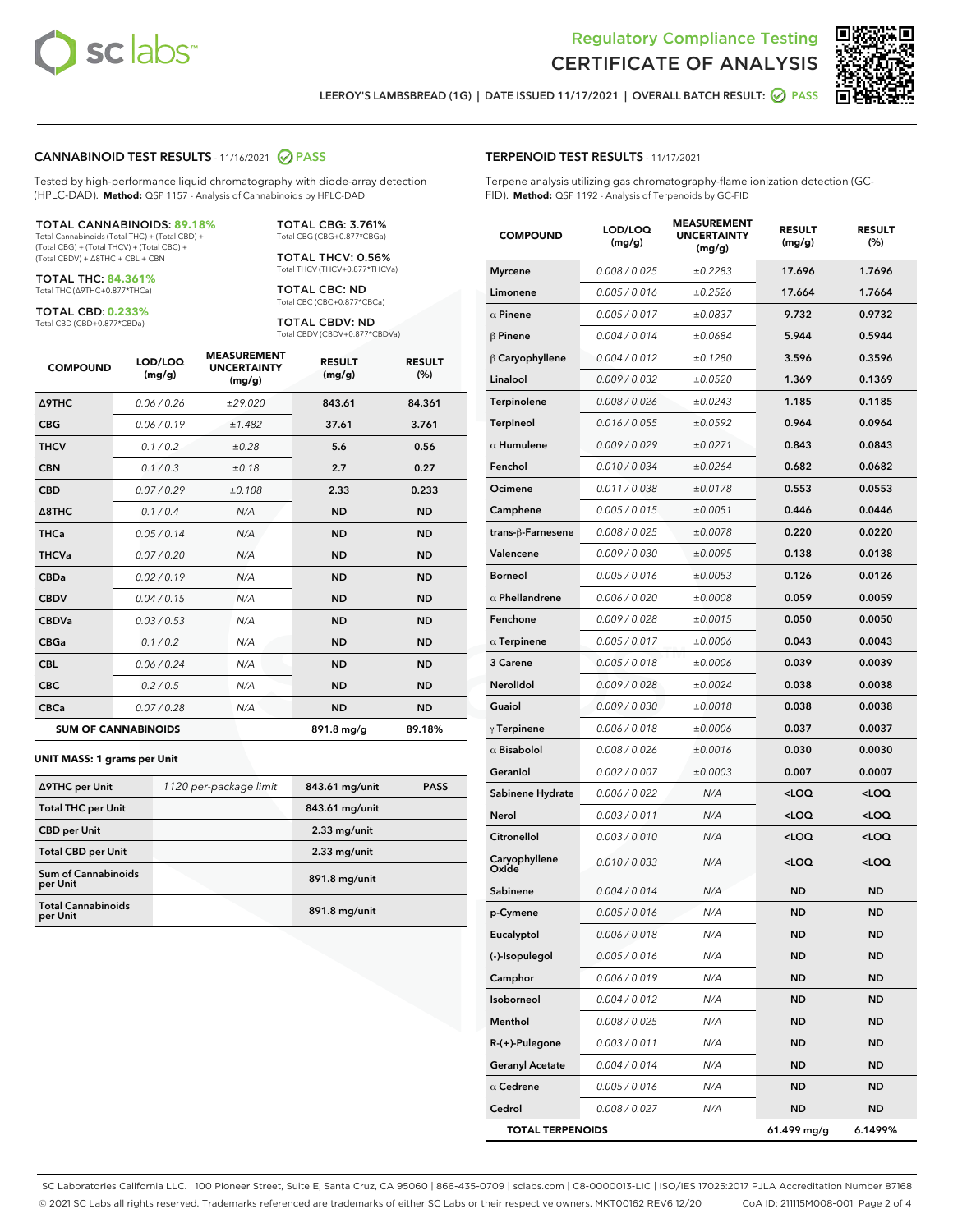



LEEROY'S LAMBSBREAD (1G) | DATE ISSUED 11/17/2021 | OVERALL BATCH RESULT: @ PASS

# CATEGORY 1 PESTICIDE TEST RESULTS - 11/16/2021 2 PASS

Pesticide and plant growth regulator analysis utilizing high-performance liquid chromatography-mass spectrometry (HPLC-MS) or gas chromatography-mass spectrometry (GC-MS). \*GC-MS utilized where indicated. **Method:** QSP 1212 - Analysis of Pesticides and Mycotoxins by LC-MS or QSP 1213 - Analysis of Pesticides by GC-MS

| <b>COMPOUND</b>             | LOD/LOQ<br>$(\mu g/g)$ | <b>ACTION</b><br><b>LIMIT</b><br>$(\mu g/g)$ | <b>MEASUREMENT</b><br><b>UNCERTAINTY</b><br>$(\mu g/g)$ | <b>RESULT</b><br>$(\mu g/g)$ | <b>RESULT</b> |
|-----------------------------|------------------------|----------------------------------------------|---------------------------------------------------------|------------------------------|---------------|
| Aldicarb                    | 0.03/0.08              | $>$ LOD                                      | N/A                                                     | <b>ND</b>                    | <b>PASS</b>   |
| Carbofuran                  | 0.02 / 0.05            | $\ge$ LOD                                    | N/A                                                     | <b>ND</b>                    | <b>PASS</b>   |
| Chlordane*                  | 0.03/0.08              | $>$ LOD                                      | N/A                                                     | <b>ND</b>                    | <b>PASS</b>   |
| Chlorfenapyr*               | 0.03/0.10              | $\ge$ LOD                                    | N/A                                                     | <b>ND</b>                    | <b>PASS</b>   |
| Chlorpyrifos                | 0.02 / 0.06            | $\ge$ LOD                                    | N/A                                                     | <b>ND</b>                    | <b>PASS</b>   |
| Coumaphos                   | 0.02 / 0.07            | $\ge$ LOD                                    | N/A                                                     | <b>ND</b>                    | <b>PASS</b>   |
| Daminozide                  | 0.02 / 0.07            | $\ge$ LOD                                    | N/A                                                     | <b>ND</b>                    | <b>PASS</b>   |
| <b>DDVP</b><br>(Dichlorvos) | 0.03/0.09              | $\ge$ LOD                                    | N/A                                                     | <b>ND</b>                    | <b>PASS</b>   |
| <b>Dimethoate</b>           | 0.03 / 0.08            | $\ge$ LOD                                    | N/A                                                     | <b>ND</b>                    | <b>PASS</b>   |
| Ethoprop(hos)               | 0.03/0.10              | $\ge$ LOD                                    | N/A                                                     | <b>ND</b>                    | <b>PASS</b>   |
| Etofenprox                  | 0.02 / 0.06            | $\ge$ LOD                                    | N/A                                                     | <b>ND</b>                    | <b>PASS</b>   |
| Fenoxycarb                  | 0.03 / 0.08            | $\ge$ LOD                                    | N/A                                                     | <b>ND</b>                    | <b>PASS</b>   |
| Fipronil                    | 0.03/0.08              | $>$ LOD                                      | N/A                                                     | <b>ND</b>                    | <b>PASS</b>   |
| Imazalil                    | 0.02 / 0.06            | $\ge$ LOD                                    | N/A                                                     | <b>ND</b>                    | <b>PASS</b>   |
| Methiocarb                  | 0.02 / 0.07            | $\ge$ LOD                                    | N/A                                                     | <b>ND</b>                    | <b>PASS</b>   |
| Methyl<br>parathion         | 0.03/0.10              | $\ge$ LOD                                    | N/A                                                     | <b>ND</b>                    | <b>PASS</b>   |
| <b>Mevinphos</b>            | 0.03/0.09              | $\ge$ LOD                                    | N/A                                                     | <b>ND</b>                    | <b>PASS</b>   |
| Paclobutrazol               | 0.02 / 0.05            | $>$ LOD                                      | N/A                                                     | <b>ND</b>                    | <b>PASS</b>   |
| Propoxur                    | 0.03/0.09              | $\ge$ LOD                                    | N/A                                                     | <b>ND</b>                    | <b>PASS</b>   |
| Spiroxamine                 | 0.03 / 0.08            | $\ge$ LOD                                    | N/A                                                     | <b>ND</b>                    | <b>PASS</b>   |
| Thiacloprid                 | 0.03/0.10              | $\ge$ LOD                                    | N/A                                                     | <b>ND</b>                    | <b>PASS</b>   |

# CATEGORY 2 PESTICIDE TEST RESULTS - 11/16/2021 @ PASS

| <b>COMPOUND</b>          | LOD/LOQ<br>$(\mu g/g)$ | <b>ACTION</b><br><b>LIMIT</b><br>$(\mu g/g)$ | <b>MEASUREMENT</b><br><b>UNCERTAINTY</b><br>$(\mu g/g)$ | <b>RESULT</b><br>$(\mu g/g)$ | <b>RESULT</b> |
|--------------------------|------------------------|----------------------------------------------|---------------------------------------------------------|------------------------------|---------------|
| Abamectin                | 0.03/0.10              | 0.1                                          | N/A                                                     | <b>ND</b>                    | <b>PASS</b>   |
| Acephate                 | 0.02/0.07              | 0.1                                          | N/A                                                     | <b>ND</b>                    | <b>PASS</b>   |
| Acequinocyl              | 0.02/0.07              | 0.1                                          | N/A                                                     | <b>ND</b>                    | <b>PASS</b>   |
| Acetamiprid              | 0.02/0.05              | 0.1                                          | N/A                                                     | <b>ND</b>                    | <b>PASS</b>   |
| Azoxystrobin             | 0.02/0.07              | 0.1                                          | N/A                                                     | <b>ND</b>                    | <b>PASS</b>   |
| <b>Bifenazate</b>        | 0.01/0.04              | 0.1                                          | N/A                                                     | <b>ND</b>                    | <b>PASS</b>   |
| <b>Bifenthrin</b>        | 0.02 / 0.05            | 3                                            | N/A                                                     | <b>ND</b>                    | <b>PASS</b>   |
| <b>Boscalid</b>          | 0.03/0.09              | 0.1                                          | N/A                                                     | <b>ND</b>                    | <b>PASS</b>   |
| Captan                   | 0.19/0.57              | 0.7                                          | N/A                                                     | <b>ND</b>                    | <b>PASS</b>   |
| Carbaryl                 | 0.02/0.06              | 0.5                                          | N/A                                                     | <b>ND</b>                    | <b>PASS</b>   |
| Chlorantranilip-<br>role | 0.04/0.12              | 10                                           | N/A                                                     | <b>ND</b>                    | <b>PASS</b>   |
| Clofentezine             | 0.03/0.09              | 0.1                                          | N/A                                                     | <b>ND</b>                    | <b>PASS</b>   |

# CATEGORY 2 PESTICIDE TEST RESULTS - 11/16/2021 continued

| <b>COMPOUND</b>               | LOD/LOQ<br>(µg/g) | <b>ACTION</b><br><b>LIMIT</b><br>$(\mu g/g)$ | <b>MEASUREMENT</b><br><b>UNCERTAINTY</b><br>$(\mu g/g)$ | <b>RESULT</b><br>(µg/g) | <b>RESULT</b> |
|-------------------------------|-------------------|----------------------------------------------|---------------------------------------------------------|-------------------------|---------------|
| Cyfluthrin                    | 0.12 / 0.38       | $\overline{c}$                               | N/A                                                     | ND                      | <b>PASS</b>   |
| Cypermethrin                  | 0.11 / 0.32       | $\mathcal{I}$                                | N/A                                                     | ND                      | <b>PASS</b>   |
| <b>Diazinon</b>               | 0.02 / 0.05       | 0.1                                          | N/A                                                     | <b>ND</b>               | <b>PASS</b>   |
| Dimethomorph                  | 0.03 / 0.09       | 2                                            | N/A                                                     | ND                      | <b>PASS</b>   |
| Etoxazole                     | 0.02 / 0.06       | 0.1                                          | N/A                                                     | ND                      | <b>PASS</b>   |
| Fenhexamid                    | 0.03 / 0.09       | 0.1                                          | N/A                                                     | ND                      | <b>PASS</b>   |
| Fenpyroximate                 | 0.02 / 0.06       | 0.1                                          | N/A                                                     | <b>ND</b>               | <b>PASS</b>   |
| Flonicamid                    | 0.03 / 0.10       | 0.1                                          | N/A                                                     | ND                      | <b>PASS</b>   |
| Fludioxonil                   | 0.03 / 0.10       | 0.1                                          | N/A                                                     | ND                      | <b>PASS</b>   |
| Hexythiazox                   | 0.02 / 0.07       | 0.1                                          | N/A                                                     | ND                      | <b>PASS</b>   |
| Imidacloprid                  | 0.04 / 0.11       | 5                                            | N/A                                                     | ND                      | <b>PASS</b>   |
| Kresoxim-methyl               | 0.02 / 0.07       | 0.1                                          | N/A                                                     | ND                      | <b>PASS</b>   |
| Malathion                     | 0.03 / 0.09       | 0.5                                          | N/A                                                     | ND                      | <b>PASS</b>   |
| Metalaxyl                     | 0.02 / 0.07       | $\overline{c}$                               | N/A                                                     | ND                      | <b>PASS</b>   |
| Methomyl                      | 0.03 / 0.10       | $\mathbf{1}$                                 | N/A                                                     | ND                      | <b>PASS</b>   |
| Myclobutanil                  | 0.03 / 0.09       | 0.1                                          | N/A                                                     | <b>ND</b>               | <b>PASS</b>   |
| Naled                         | 0.02 / 0.07       | 0.1                                          | N/A                                                     | ND                      | <b>PASS</b>   |
| Oxamyl                        | 0.04 / 0.11       | 0.5                                          | N/A                                                     | ND                      | PASS          |
| Pentachloronitro-<br>benzene* | 0.03 / 0.09       | 0.1                                          | N/A                                                     | ND                      | <b>PASS</b>   |
| Permethrin                    | 0.04 / 0.12       | 0.5                                          | N/A                                                     | ND                      | <b>PASS</b>   |
| Phosmet                       | 0.03 / 0.10       | 0.1                                          | N/A                                                     | ND                      | <b>PASS</b>   |
| Piperonylbu-<br>toxide        | 0.02 / 0.07       | 3                                            | N/A                                                     | <b>ND</b>               | <b>PASS</b>   |
| Prallethrin                   | 0.03 / 0.08       | 0.1                                          | N/A                                                     | ND                      | <b>PASS</b>   |
| Propiconazole                 | 0.02 / 0.07       | 0.1                                          | N/A                                                     | <b>ND</b>               | <b>PASS</b>   |
| Pyrethrins                    | 0.04 / 0.12       | 0.5                                          | N/A                                                     | ND                      | PASS          |
| Pyridaben                     | 0.02 / 0.07       | 0.1                                          | N/A                                                     | <b>ND</b>               | <b>PASS</b>   |
| Spinetoram                    | 0.02 / 0.07       | 0.1                                          | N/A                                                     | ND                      | <b>PASS</b>   |
| Spinosad                      | 0.02 / 0.07       | 0.1                                          | N/A                                                     | ND                      | PASS          |
| Spiromesifen                  | 0.02 / 0.05       | 0.1                                          | N/A                                                     | <b>ND</b>               | <b>PASS</b>   |
| Spirotetramat                 | 0.02 / 0.06       | 0.1                                          | N/A                                                     | ND                      | <b>PASS</b>   |
| Tebuconazole                  | 0.02 / 0.07       | 0.1                                          | N/A                                                     | ND                      | <b>PASS</b>   |
| Thiamethoxam                  | 0.03 / 0.10       | 5                                            | N/A                                                     | <b>ND</b>               | <b>PASS</b>   |
| Trifloxystrobin               | 0.03 / 0.08       | 0.1                                          | N/A                                                     | <b>ND</b>               | <b>PASS</b>   |

SC Laboratories California LLC. | 100 Pioneer Street, Suite E, Santa Cruz, CA 95060 | 866-435-0709 | sclabs.com | C8-0000013-LIC | ISO/IES 17025:2017 PJLA Accreditation Number 87168 © 2021 SC Labs all rights reserved. Trademarks referenced are trademarks of either SC Labs or their respective owners. MKT00162 REV6 12/20 CoA ID: 211115M008-001 Page 3 of 4